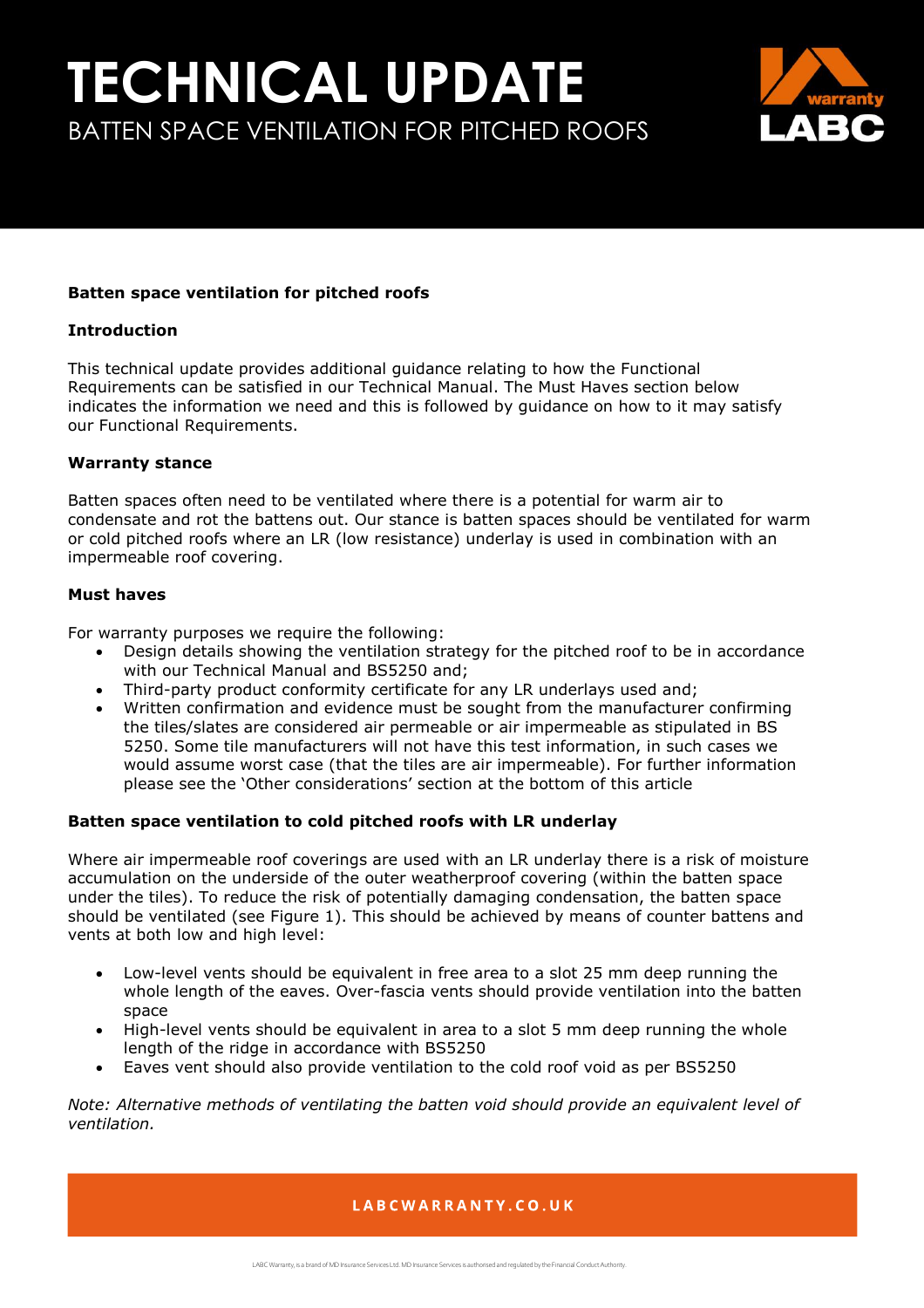



Warm pitched roofs with LR underlay, an air and vapour control layer (AVCL) should be provided at ceiling line. Where an external covering (such as fibre cement slates) is air impermeable there is also a risk of interstitial condensation forming on the underside of the underlay and the external covering, to avoid that risk the batten space should be ventilated as described above.



*Figure 2*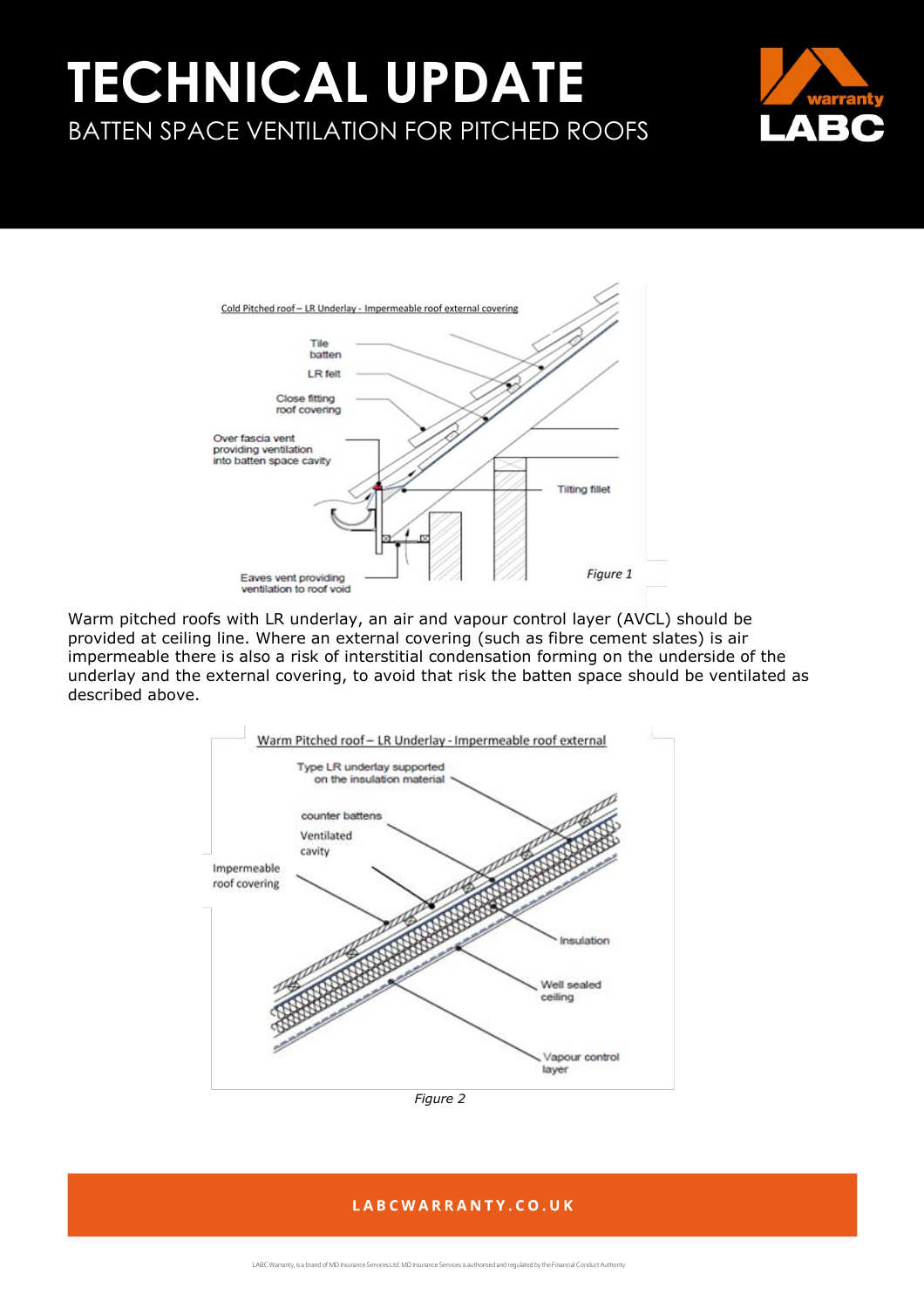

## **Batten space ventilation to cold pitched roofs with High Resistance (HR) underlay**

A HR underlay provides high vapour resistance on the cold side of the thermal insulation, preventing the diffusion of water vapour from the loft in to the batten space; it is therefore essential that the loft space be ventilated in accordance with BS5250 and Section 11 [of our Technical Manual.](https://info.labcwarranty.co.uk/technical-manual-s11)

## **Batten space ventilation to warm pitched roofs (insulation along the rafter pitch) with HR underlay**

In warm roofs (with insulation along the rafter pitch) with an HR underlay, whatever form of external covering or ceiling is provided, there is a risk of interstitial condensation forming on the underside of the HR underlay. To avoid that risk, an AVCL should be provided on the warm side of the insulation, and ventilated voids should be formed between the underside of the underlay and the insulation.

### **Other considerations**

### Determining if the underlay is HR or LR

It is very difficult to determine a HR or LR underlay by sight alone and the manufacturer's third party accreditation should be referred too.

### Determining if the roof covering is air impermeable

As can be seen throughout this article, an important factor when determining if the batten space needs ventilation is if the roof covering you've chosen is air impermeable. For discontinuous roof coverings (tiles, slates etc) written confirmation and evidence must be sought from the manufacturer confirming the tiles/slates are considered air permeable or air impermeable as stipulated in BS 5250:

*'The air permeability of an outer weatherproof covering comprising discontinuous units may be determined by testing in accordance with BS 5534:2014+A2:2018, Annex L, using equipment capable of measuring pressure differences of 10 Pa.'* 

Some tile manufacturers will not have this test information, in such cases we would assume worst case (that the tiles are air impermeable).

### Batten space ventilation for decorative cladding

This article has dealt with batten space ventilation for pitched roofs, however there should be consideration for providing a drained and vented cavity for decorative cladding on the external face of a masonry substrate. One way of achieving this is with the use of counter battens and a fly mesh at low and high level (to prevent insects getting inside the batten space).